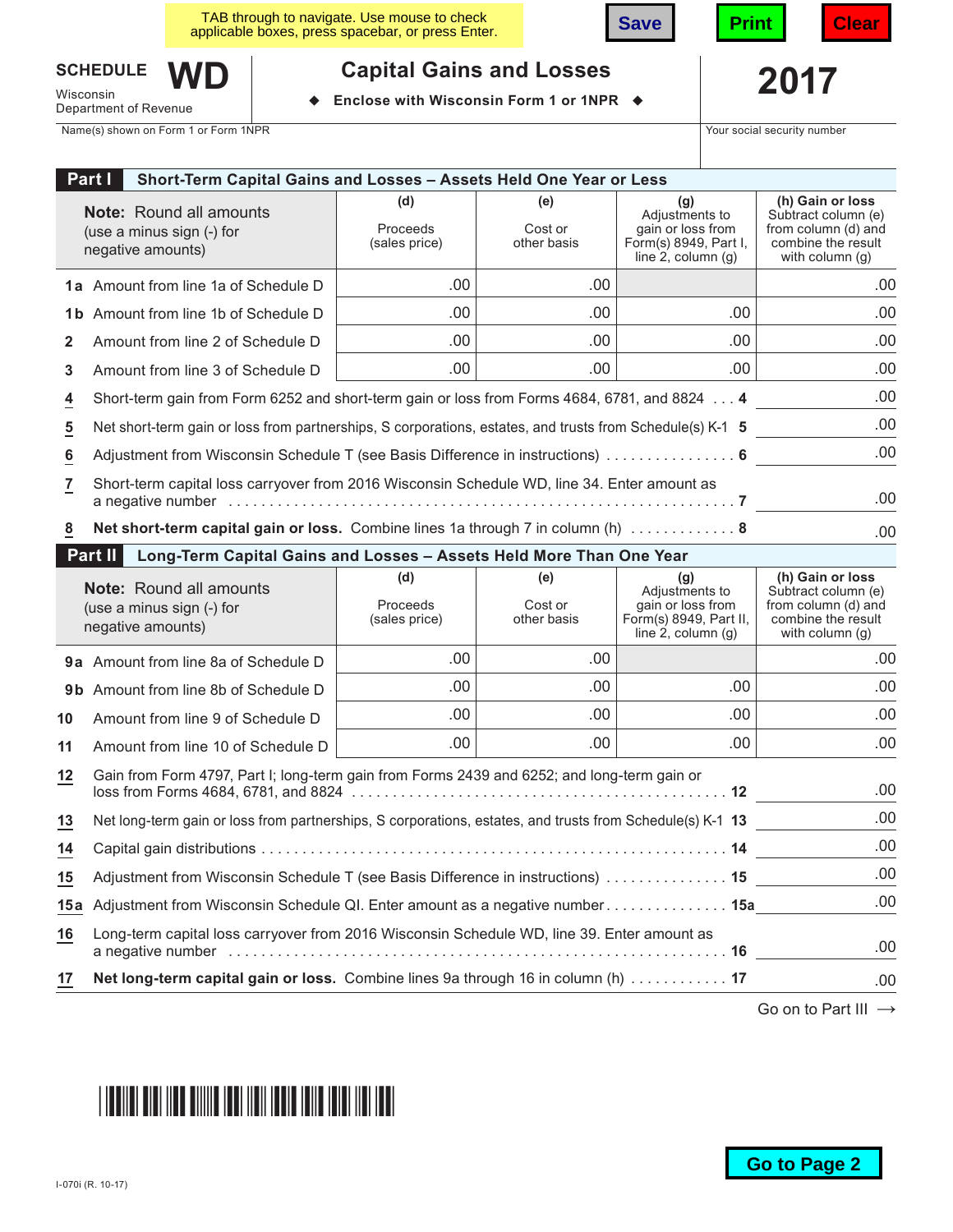| Social Security Number<br>Name                                                                                                                                                                                                                                                                                                       |      |
|--------------------------------------------------------------------------------------------------------------------------------------------------------------------------------------------------------------------------------------------------------------------------------------------------------------------------------------|------|
| <b>Part III Summary of Parts I and II</b> (see instructions) - use a minus sign (-) for negative amounts.                                                                                                                                                                                                                            |      |
| 18 Combine lines 8 and 17, and fill in the net gain or loss here (if line 18 is a loss, go to line 28) 18                                                                                                                                                                                                                            | .00  |
| 19 Fill in the smaller of line 17 or 18, or -0- if a loss or no entry on line 17 19                                                                                                                                                                                                                                                  | .00  |
|                                                                                                                                                                                                                                                                                                                                      | .00  |
| 21 Fill in the amount of long-term capital gain from the sale of farm assets<br>listed on Form 8949 and taxable to Wisconsin plus gain from the sale of<br>farm assets that is included on line 12 or 13 of Schedule WD. If zero, skip<br>lines 22 through 25 and fill in the amount from line 20 on line 26 $\dots \dots$ 21        | .00  |
| 22 Gain included in line 17. Do not include any losses in this amount  22                                                                                                                                                                                                                                                            | .00  |
| 23 Divide line 21 by line 22. Carry the decimal to 4 places $\ldots \ldots \ldots \ldots$ 23 _____ __ __ __                                                                                                                                                                                                                          |      |
|                                                                                                                                                                                                                                                                                                                                      | .00  |
|                                                                                                                                                                                                                                                                                                                                      | .00. |
|                                                                                                                                                                                                                                                                                                                                      | .00  |
|                                                                                                                                                                                                                                                                                                                                      | .00  |
| 28 If line 18 shows a loss, fill in the smaller of:<br>(a) The loss on line 18,                                                                                                                                                                                                                                                      |      |
| (b) \$500, or<br>Note: When figuring whether a, b, or c is smaller, treat<br>(c) Wisconsin ordinary income (see instructions). 28<br>all numbers as if they are positive. If filing Form 1,<br>complete Part IV. If filing Form 1NPR, fill in amount<br>from line 27 or 28 on line 7, column B of Form 1NPR.                         | .00  |
| Double $\overline{O}$ and $\overline{O}$ and $\overline{O}$ and $\overline{O}$ and $\overline{O}$ and $\overline{O}$ and $\overline{O}$ and $\overline{O}$ and $\overline{O}$ and $\overline{O}$ and $\overline{O}$ and $\overline{O}$ and $\overline{O}$ and $\overline{O}$ and $\overline{O}$ and $\overline{O}$ and $\overline{O$ |      |

# **Part IV Computation of Wisconsin Adjustment to Income** *(Do not complete this part if you are filing on Form 1NPR)*

| a             | 29 Adjustment (see instructions for Part IV and Schedule I adjustments)<br>Fill in gain from federal Form 1040, line 13 or gain from line 2g of                                                               |      |      |
|---------------|---------------------------------------------------------------------------------------------------------------------------------------------------------------------------------------------------------------|------|------|
|               |                                                                                                                                                                                                               | .00. |      |
| b             | Fill in gain from Part III, line 27, (if blank, fill in -0-) 29b                                                                                                                                              | .00  |      |
| с             | If line 29b is more than 29a, subtract line 29a from line 29b. Fill in amount on line 3 of Form 1 29c                                                                                                         |      | .00  |
| d             | If line 29b is less than 29a, subtract line 29b from line 29a. Fill in amount on line 10 of Form 1 29d                                                                                                        |      | .00  |
| е             | Fill in loss from federal Form 1040, line 13 as a positive amount or<br>the loss from line 4c of Schedule I, if filed (if a gain, fill in -0-) 29e ____                                                       | .00  |      |
| f             |                                                                                                                                                                                                               | .00  |      |
| g             | If line 29f is more than 29e, subtract line 29e from line 29f. Fill in amount on line 10 of Form 1 29g                                                                                                        |      | .00  |
| h.            | If line 29f is less than 29e, subtract line 29f from line 29e. Fill in amount on line 3 of Form 1 29h                                                                                                         |      | .00  |
| <b>Part V</b> | Computation of Capital Loss Carryovers from 2017 to 2018 (Complete this part if the loss on line 18 is more than the loss on line 28.)                                                                        |      |      |
|               | 30 Fill in loss shown on line 8 as a positive amount. If none, fill in -0- and skip lines 31 through 34 30                                                                                                    |      | .00  |
|               |                                                                                                                                                                                                               |      | .00  |
|               |                                                                                                                                                                                                               |      | .00  |
|               |                                                                                                                                                                                                               |      | .00  |
|               | 34 Subtract line 33 from line 32. This is your short-term capital loss carryover from 2017 to 2018 . 34                                                                                                       |      | .00  |
|               | 35 Fill in loss from line 17 as a positive amount. If none, fill in -0- and skip lines 36 through 39 35                                                                                                       |      | .00. |
|               |                                                                                                                                                                                                               |      | .00  |
|               |                                                                                                                                                                                                               |      | .00  |
|               | 38 Subtract line 33 from line 28, treating both as positive amounts. (Note: If you skipped<br>lines 31 through 34, fill in amount from line 28 as a positive amount.) $\ldots \ldots \ldots \ldots \ldots$ 38 |      | .00  |
|               | 39 Subtract line 38 from line 37. This is your long-term capital loss carryover from 2017 to 2018 . 39                                                                                                        |      | .00  |

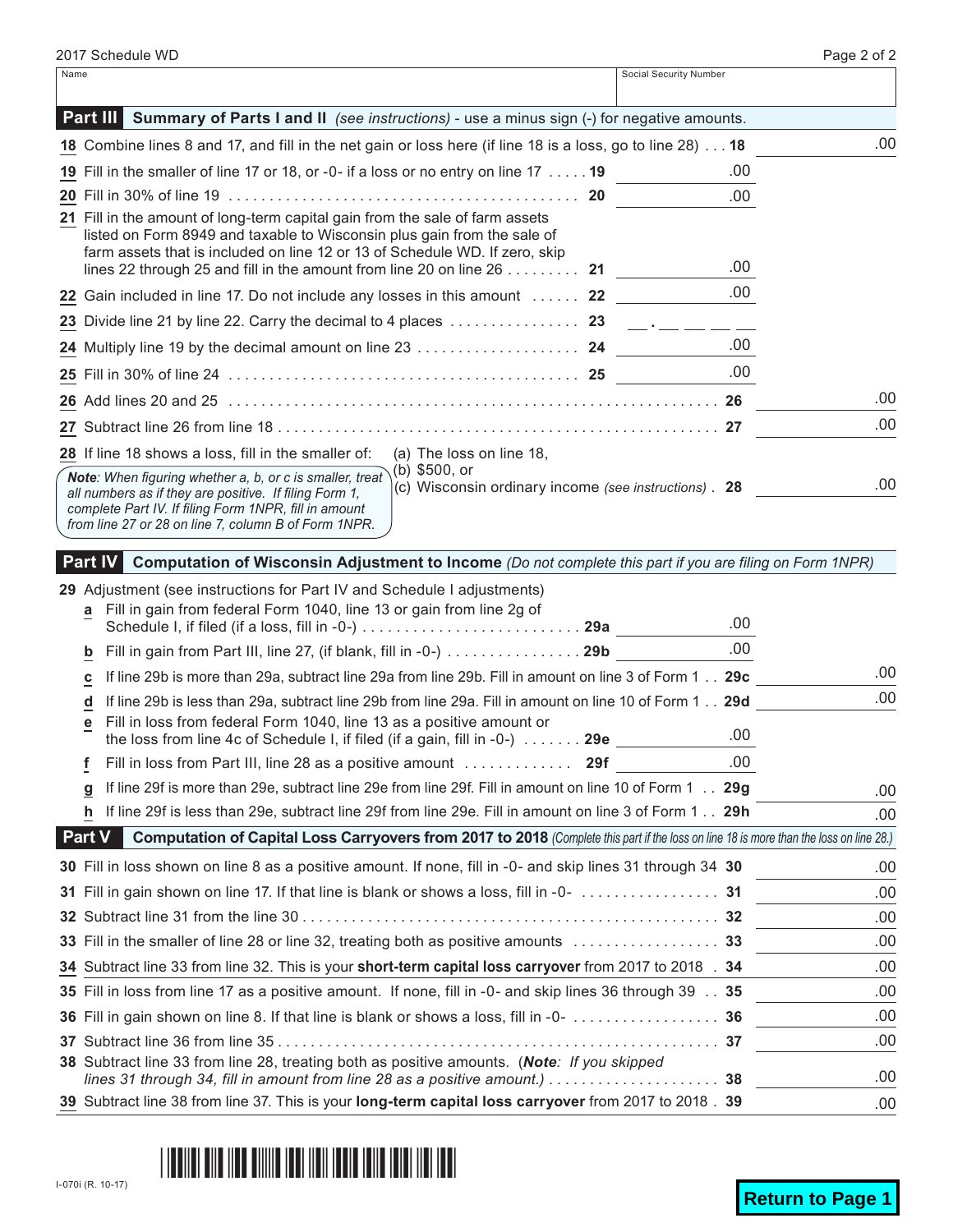# **Instructions for 2017 Wisconsin Schedule WD**

#### **General Instructions**

**Purpose of Schedule:** Schedule WD is used to determine the amount of capital gain or loss which you must include in Wisconsin income. Generally, all amounts reported on your federal Schedule D must be reported on Schedule WD. However, for Wisconsin, you may exclude 30% of the net capital gain from assets held more than one year (60% in the case of farm assets). The amount of net capital loss that can be applied against other income after offsetting capital gains is limited to \$500. Unused capital losses are carried over to later years until fully used.

If your Wisconsin capital gain or loss consists only of a capital gain distribution from a mutual fund or real estate investment trust, you do not have to complete Schedule WD. See the instructions for line 10 of Form 1, line 7 of Form 1NPR, or line 4 of Form 1A for information on claiming an exclusion on a portion of the distribution.

Enclose Schedule WD with your Wisconsin Form 1 or Form 1NPR. Get Publication 103, *Reporting Capital Gains and Losses for Wisconsin by Individuals, Estates, and Trusts,* from any department offce for further information on reporting capital gains and losses. You can download Publication 103 from our website at: [revenue.wi.gov.](https://www.revenue.wi.gov)

#### **Specific Instructions**

#### **Part I and Part II, Capital Gains and Losses**

If you are not affected by any of the items listed below under "Items Which Require Adjustment," fll in the amounts from your federal Schedule D which correspond to lines 1a through 5 and lines 9a through 14 of Schedule WD. If you are affected by any of the items listed below under "Items Which Require Adjustment," fll in the amount indicated in these instructions instead of the amount reported on your federal Schedule D.

#### **Items Which Require Adjustment**

The following items require adjustments to the amounts reported on your federal Schedule D:

**Capital Loss Carryovers:** Fill in your capital loss carryover from assets held one year or less from line 34 of your 2016 Schedule WD on line 7 of Schedule WD. Fill in your capital loss carryover from assets held more than one year from line 39 of your 2016 Schedule WD on line 16 of Schedule WD.

- If you and your spouse are fling a joint return for 2017, but fled separate returns for 2016, combine the capital loss carryovers from your separate 2016 Schedules WD.
- If (1) you and your spouse are fling separate returns for 2017 but fled a joint return for the year in which the capital loss was incurred, or (2) you are a widow(er) and your spouse died before the beginning of your 2017 tax year, you can only deduct the portion of the capital loss carryover that belongs to you. For a capital loss carryover incurred during a year before the Wisconsin marital property law applies to you, title to the property must be used to determine what portion of the loss is yours. For a capital loss carryover incurred during a year to which the marital property law applies, the classifcation of the property must be used to determine your portion of the loss.
- You may have to reduce your capital loss carryover to 2017 if you excluded income from discharge of indebtedness from your 2017 taxable income. Contact any Department of Revenue offce for further information.

**Nonresidents and Part-Year Residents:** Nonresidents should include only gain or loss from Wisconsin sources on Schedule WD. Part-year residents should include the gain or loss received from all sources while a Wisconsin resident and the gain or loss from Wisconsin sources while a nonresident.

Gain or loss from Wisconsin sources includes gain or loss from the sale of land, buildings, and machinery located in Wisconsin, gain from the sale of stock acquired under an incentive stock option or employee stock purchase plan to the extent attributable to personal services performed in Wisconsin, and your share of gain or loss from an estate or trust, partnership, limited liability company (LLC), or tax-option (S) corporation which has been reported to you on Wisconsin Schedule 2K-1, 3K-1, or 5K-1. It doesn't include losses from nonbusiness bad debts and worthless securities, and gains or losses from sales of stocks (except gain on stock acquired under an incentive stock option or employee stock purchase plan as explained above) while a nonresident.

**Gain From Installment Sales:** Taxable gain from installment sales reported on lines 4 and 11 of federal Schedule D must be reported on lines 4 and 12 of Schedule WD, as appropriate. Gain from an installment sale is reported on line 4 of Schedule WD if, at the time of sale or other disposition, you held the property for one year or less. If, at the time of sale or other disposition, you held the property for more than one year, the gain is reported on line 12 of Schedule WD.

**Gain or Loss From Partnerships, S Corporations, and Fiduciaries:** Fill in on line 5 or 13 the amount of capital gain or loss from partnerships, tax-option (S) corporations, estates, and trusts.

- If the partnership, tax-option (S) corporation, estate, or trust has informed you of any adjustment to be made to the capital gain or loss for Wisconsin, be sure to use the gain or loss as adjusted.
- If you are a shareholder in a federal S corporation that elects not to be treated as a Wisconsin tax-option corporation, do not include on Schedule WD any capital gain or loss distributed to you by that federal S corporation. See page 28 of the Form 1 instructions or the instructions for line 11 of Form 1NPR for additions and subtractions you must make to adjust for tax-option (S) corporation income.

**Basis Difference:** Gain or loss from the sale or disposition of assets may be different for Wisconsin and federal purposes due to a difference in the federal and Wisconsin basis of your property.